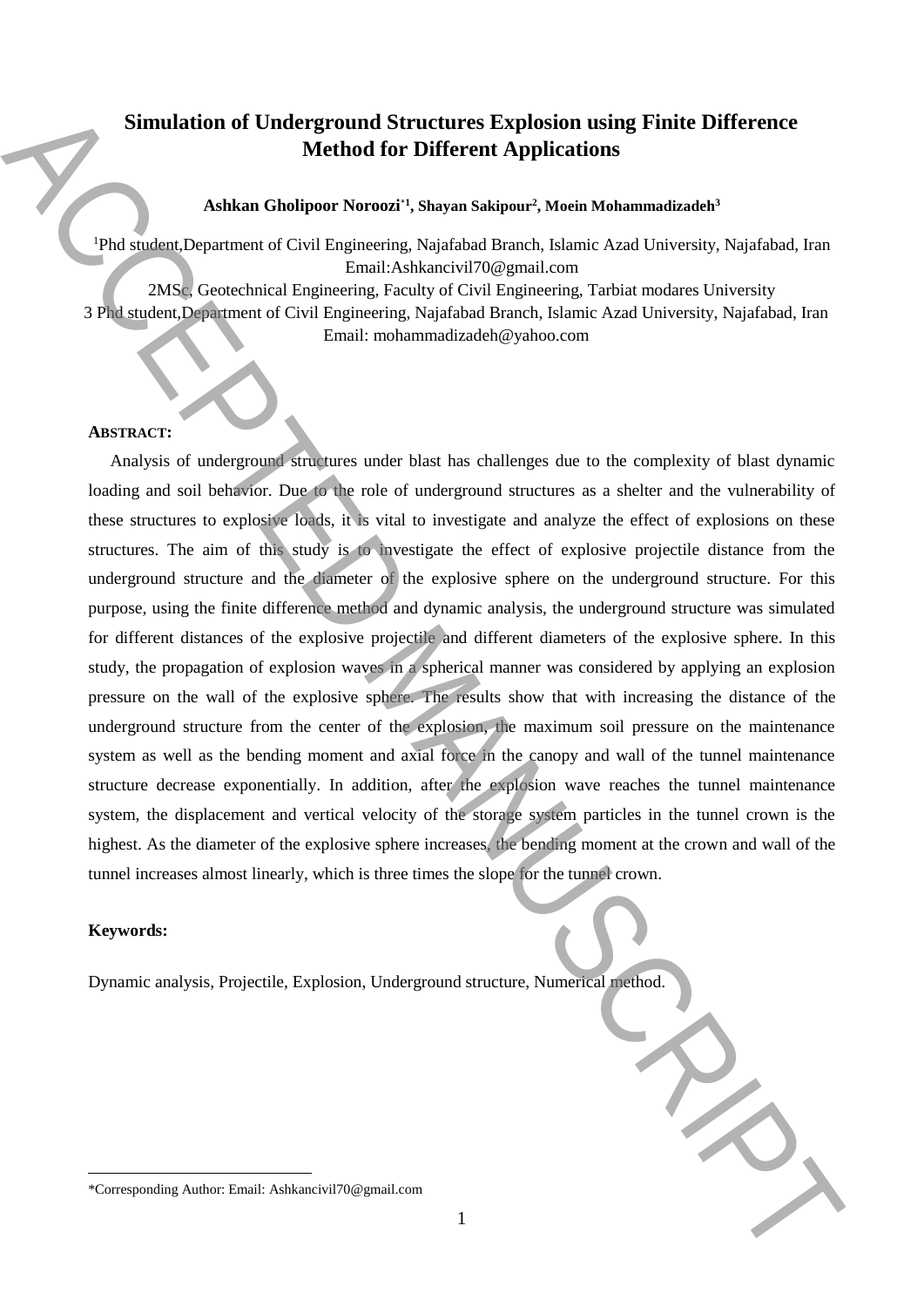#### **1. Introduction**

In recent decades, due to terrorist threats around the world and the impact of this phenomenon on the underground space, the impact of the waves caused by the explosion of penetrating projectiles on the underground space maintenance system has been analyzed [1]. The analysis of the effect of blast loading on structures began in the 1960s. In 1959, the US Army published a publication entitled Structures Resistant to the Impact of Accidental Explosions [2]. After the 2004 London Underground bombings and the 2010 Moscow Underground bombings that killed 40 people, the analysis of the stability of tunnels under the load of the blast was considered by more researchers [1]. Many researchers such as Remnikov [3], Rashiddel et al. [4] and Wang et al. [5] have studied this issue.

Studies show that research on buried explosive loading for underground structures and how to apply explosive load on these structures has received less attention from researchers. Most research in the field of explosive loading focuses on surface explosions. The propagation of the blast wave causes stresses and induced forces on the underground space maintenance system, but this issue has received less attention in the analysis and design of underground spaces. In this study, using the finite difference numerical method and FLAC3D software code, the effect of explosive projectile distance from the underground structure and the diameter of the explosive sphere on the forces and induced stresses caused by the explosion in the underground structure and the stresses and displacement around the structure are investigated.

#### **2. Methodology**

Due to the many assumptions that must be considered in analytical methods and the limitations of experimental methods and due to hardware and software advances in numerical methods, most researchers in recent decades have used numerical methods to solve problems. The finite difference method is one of the oldest numerical methods for solving differential equation systems that models the problem space continuously with the algorithms that are connected in nodes. In this study, the finite difference numerical method is used to study the explosion pressure time history using FLAC3D software [6].

Most researchers who have used numerical methods to solve explosion problems have used the analytical, quasi-analytical and experimental relationships provided by previous researchers to validate the numerical model. In this study, the relationships presented by Smith and Henrington [7] have been used to validate the numerical model. The geometry of the numerical model is 100 meters long in the direction of the x-axis, 20 meters wide in the direction of the y-axis and 65 meters high in the direction of the z-axis and the center of the model geometry is at the center point of the explosive sphere.

Hexagonal cubic zones were used to zoning the geometry of the numerical model. The dimensions of the zones are important for the correct propagation of the wave in the numerical model. The dynamic distortion that can occur in wave propagation in dynamic analysis is a function of the model conditions. Wave frequency and velocity affect the accuracy of wave propagation. Lysmer (1973) showed that for the wave propagation to be correct in the numerical model, the size of the smallest element must be approximately less than one-tenth to one-eighth the input wavelength with the largest frequency component [9]. The dynamic load in FLAC3D software can be applied using the history of acceleration, velocity, stress or pressure and force. In this research, the propagation of explosion waves in a spherical manner by applying explosion pressure on the wall of the explosion sphere with a time history of Figure (1) was considered. Also in this study, Riley damping was used to simulate the damping of wave propagation in soil. Interest of the base of the concrete storage and the storage of the storage ACCE is the concernent of the storage ACCE is the concrete storage ACCE is the concrete storage ACCE is the concrete storage ACCE is the concrete



**Figure 1. Explosion pressure time history**

The values of maximum velocity and maximum induced pressure to the environment around the explosion sphere due to the explosion of 500 kg of TNT have been calculated both numerically and analytically by distances of 10, 15, 20 and 25 meters. The maximum velocity and pressure of the environment around the explosion relative to the distance from the center of the explosion is calculated. The results showed that the numerical model is in good agreement with the values of the analytical results.

#### **3. Results and Discussion**

In this study, the effect of two parameters of the distance of the underground structure from the blast site and the diameter of the explosive sphere from the ground surface on stresses, forces and displacement of the tunnel maintenance system to 8 m height, 16 m